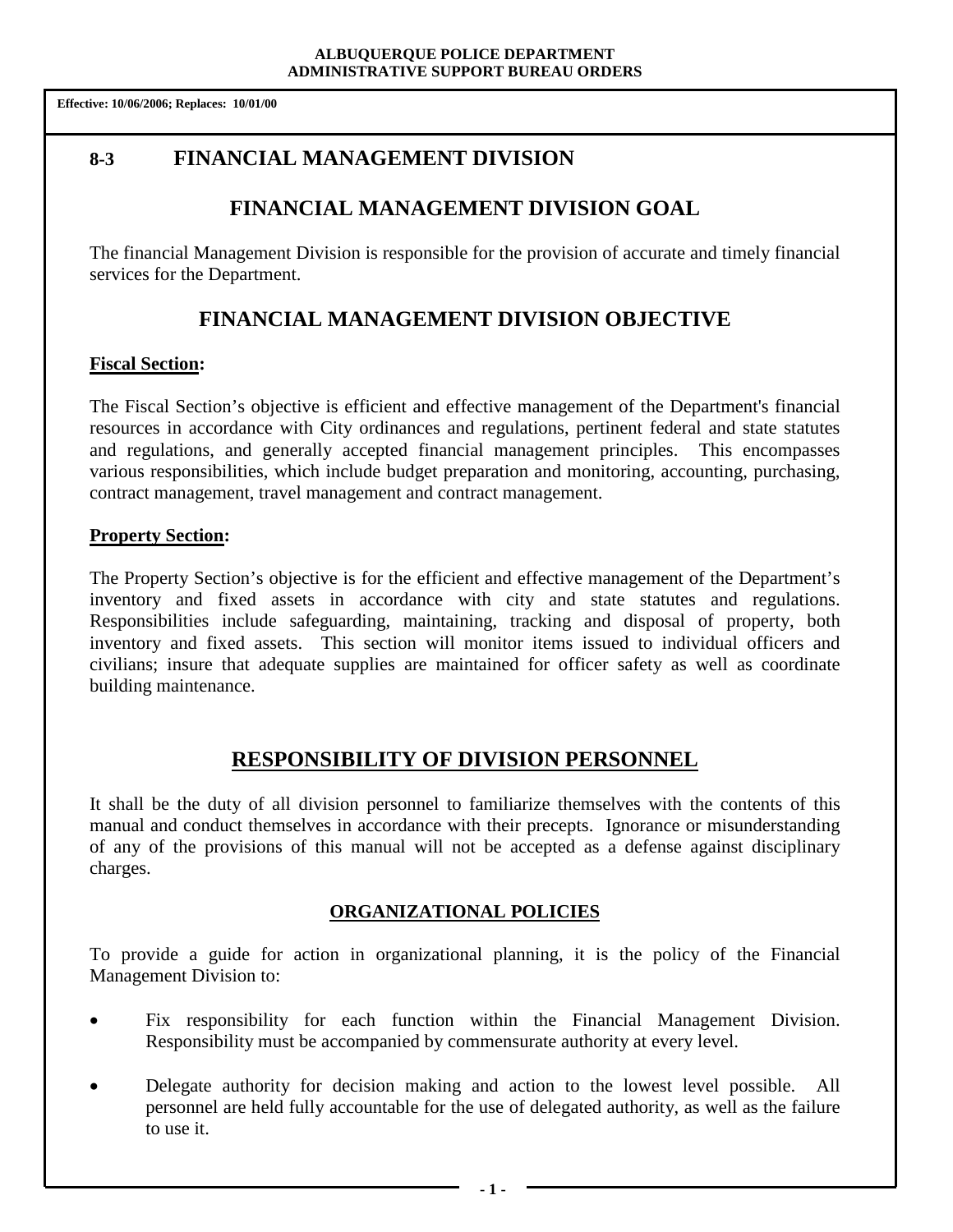**Effective: 10/06/2006; Replaces: 10/01/00**

#### **8-3-1 Administrative Personnel**

A. Personnel Code of Conduct

Personnel of the Financial Management Division are expected to follow a prescribed code of conduct and to act responsibly as outlined in the City of Albuquerque Personnel Rules and Regulations, the City of Albuquerque Administrative Instructions and the City of Albuquerque, Police Department Standard Operating Procedures, General Orders Manual, Personnel Code of Conduct 1-04. The division holds its personnel accountable for all actions which reflect adversely on the division and the Department.

B. Telephone Usage

Personnel are expected to follow a prescribed code of conduct as outlined in the City of Albuquerque Personnel Rules and Regulations and the City of Albuquerque Administrative Instructions.

C. Standard of Dress

Division personnel shall maintain a professional standard of dress appropriate for the work environment. Personnel are expected to follow a prescribed code of conduct as outlined in the City of Albuquerque Administrative Instructions.

D. Outside Employment

Personnel may engage in outside employment only after the Chief of Police, in accordance with the City of Albuquerque Merit Ordinance has granted written permission. (See Department SOP, 1-04-5).

E. Compliance with City Regulations

Personnel must adhere to all regulations as reported in the City of Albuquerque Administrative Instructions and the City of Albuquerque Personnel Rules and Regulations as well as other issued regulations.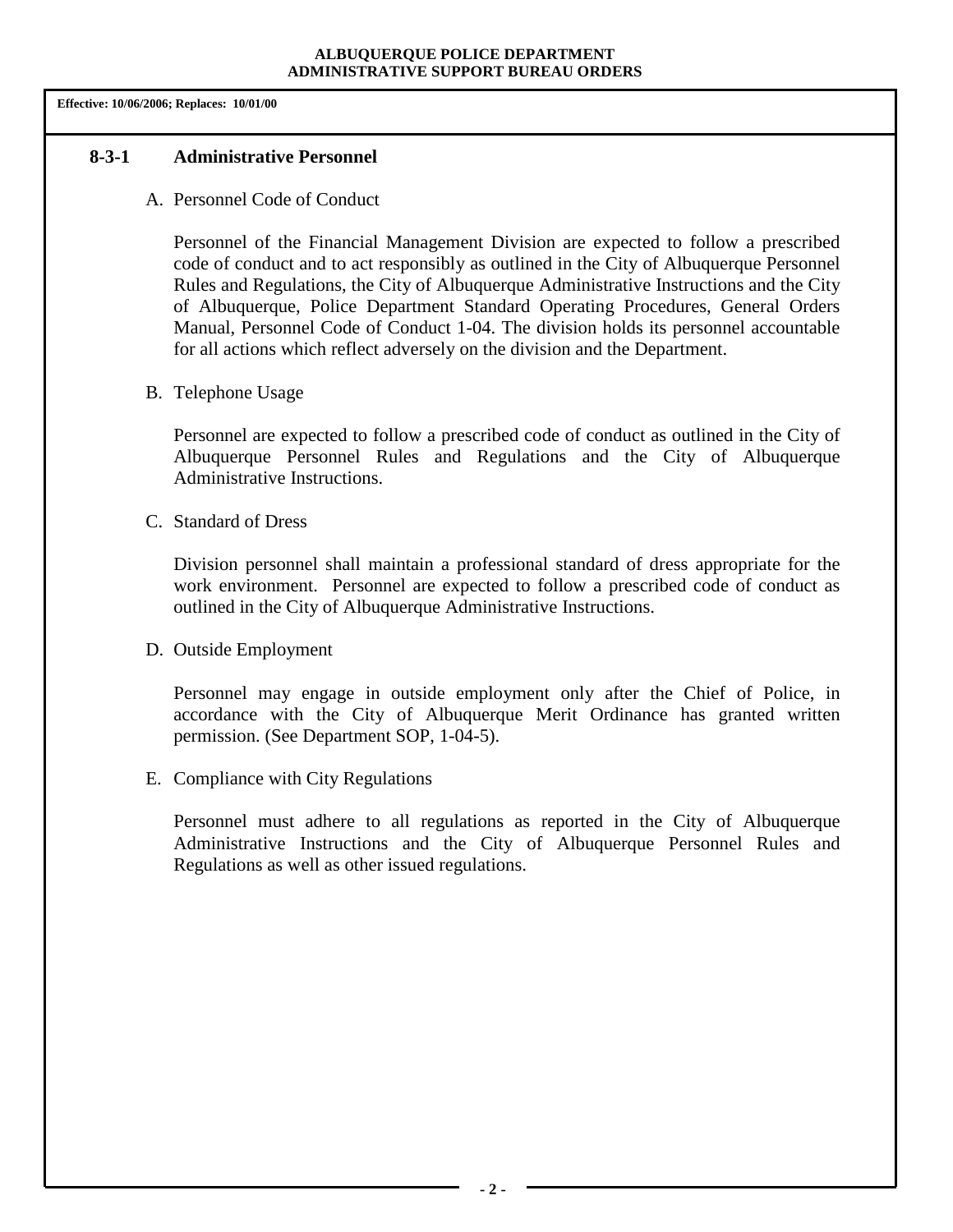#### **8-3-2 Budget Preparation and Monitoring Function**

The APD's operating budget is prepared annually for submission to the Office of the Mayor. This requirement is driven by the City Charter that requires an operating budget to be formulated annually by the Mayor in consultation with the City Council. The City's fiscal year runs from July 1 to June 30. The Financial Management Division coordinates and prepares the annual operating budget of the Police Department on behalf of the Chief of Police.

- A. Budget Preparation Responsibilities:
	- 1. Develop a proposed annual operating budget for the Police Department in cooperation with other bureaus and division and with final review and approval by the Chief of Police.
	- 2. Provide financial expertise and analysis of budget requests for command staff as requested.
	- 3. Conduct costing of services.
	- 4. Develop revenue proposals as needed.
	- 5. Adhere to budget report deadlines as provided by the administration.
	- 6. Respond to requests for budget information from the administration and the City Council.
	- 7. Present proposed Department budget at Administration and City Council Budget Hearing as needed.
	- 8. Review staffing needs in accordance with workload assessments to determine the most efficient and effective means of allocation human resources within the Department.
- B. Budget Monitoring Responsibilities:
	- 1. Review approved budget with the Chief of Police and command staff as needed.
	- 2. Prepare budget status reports and projections for revenues and expenditures.
	- 3. Review monthly expenditures throughout the year to insure timely acquisition of budgeted items and to guard against budget deficits.
	- 4. Review revenue and expenditures with command staff as needed.
	- 5. Work with City Budget personnel on appropriation amendments, contracts, resolutions and information requests.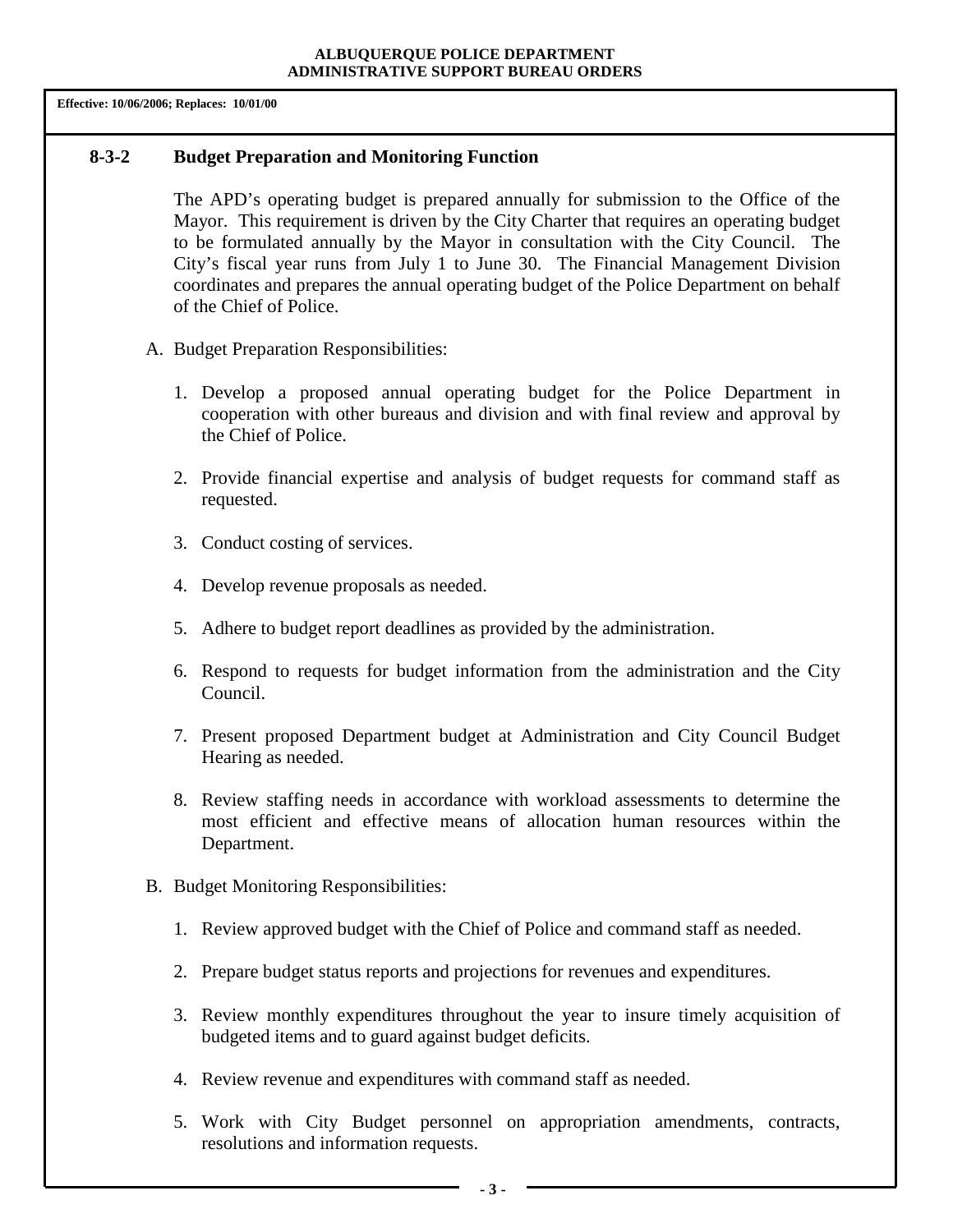- 6. Prepare year end and interim reports for the Chief of Police as requested.
- 7. Develop problem resolution proposals as needed.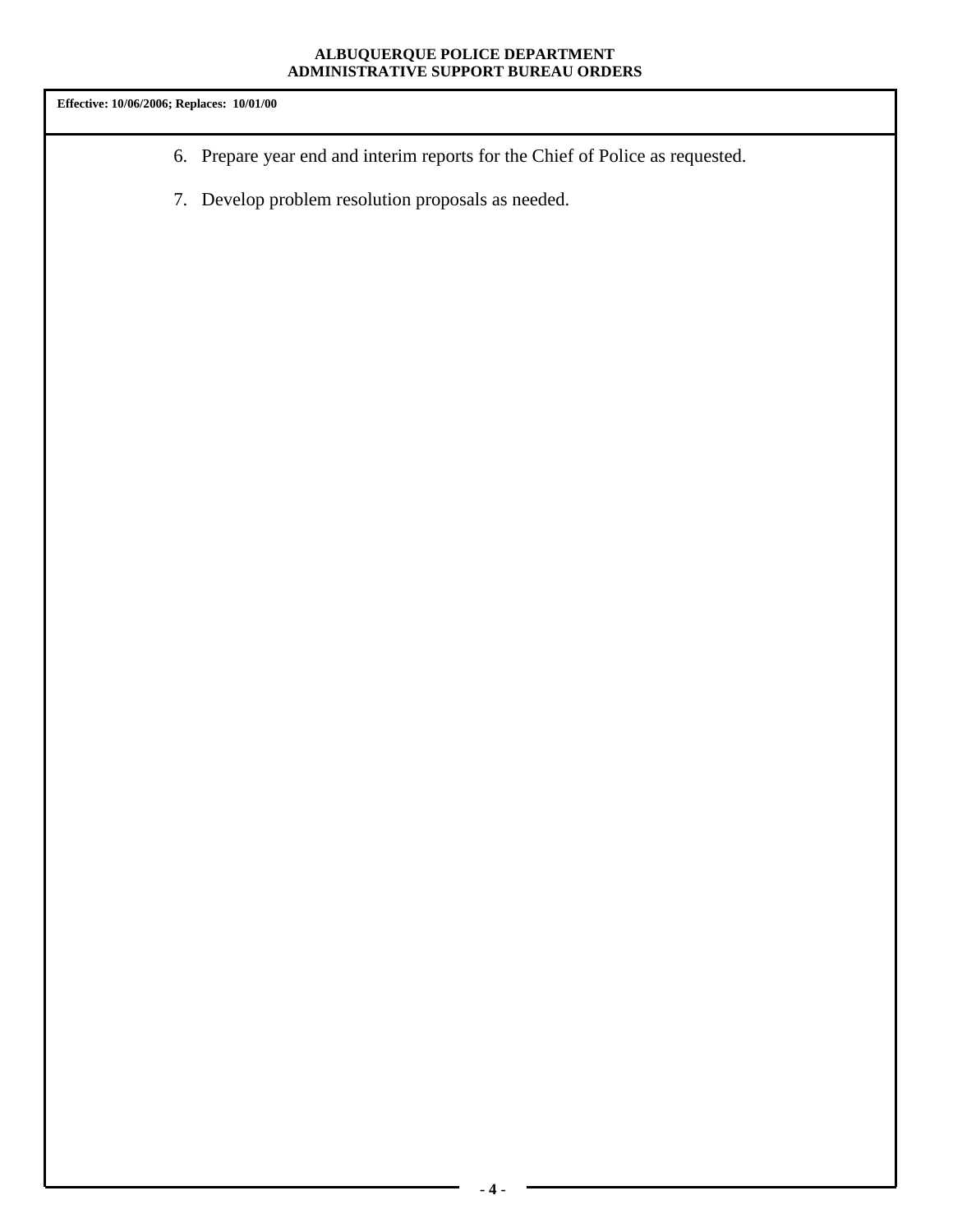### **8-3-3 Accounting Function**

- A. Account Receivable Responsibilities
	- 1. Transmits information to the City of Albuquerque's (COA) accounts receivable for billing.
	- 2. Receives and processes cash and/or checks from other divisions, vendors and individuals in compliance with the COA's Cash Handling Instructions. Provides for proper documentation, recordings and deposits of cash receipts. Processes cash remote transactions.
	- 3. Creates cash revenue reports.
	- 4. Provides support services to other divisions.
- B. Accounts Payable Responsibilities:
	- 1. Research unmatched invoices, verify receipt of product of services and input information into the A/P system for payment of error free invoices in a timely manner.
	- 2. Research unmatched invoices and attempt to resolve invoices with billing errors with the vendor.
	- 3. Process requisitions for disbursements.
	- 4. Maintain proper documentation.
	- 5. Review transactions for proper coding into the general ledger system.
- C. General Ledger Processing Responsibilities:
	- 1. Creates journal entries and maintains documentation.
	- 2. Establishes new activities and accounts in compliance with budget documents,
	- 3. Reviews general ledger for transaction classification and accuracy,
	- 4. Assists DFAS with reports for monthly and annual closing,
	- 5. Responds to auditors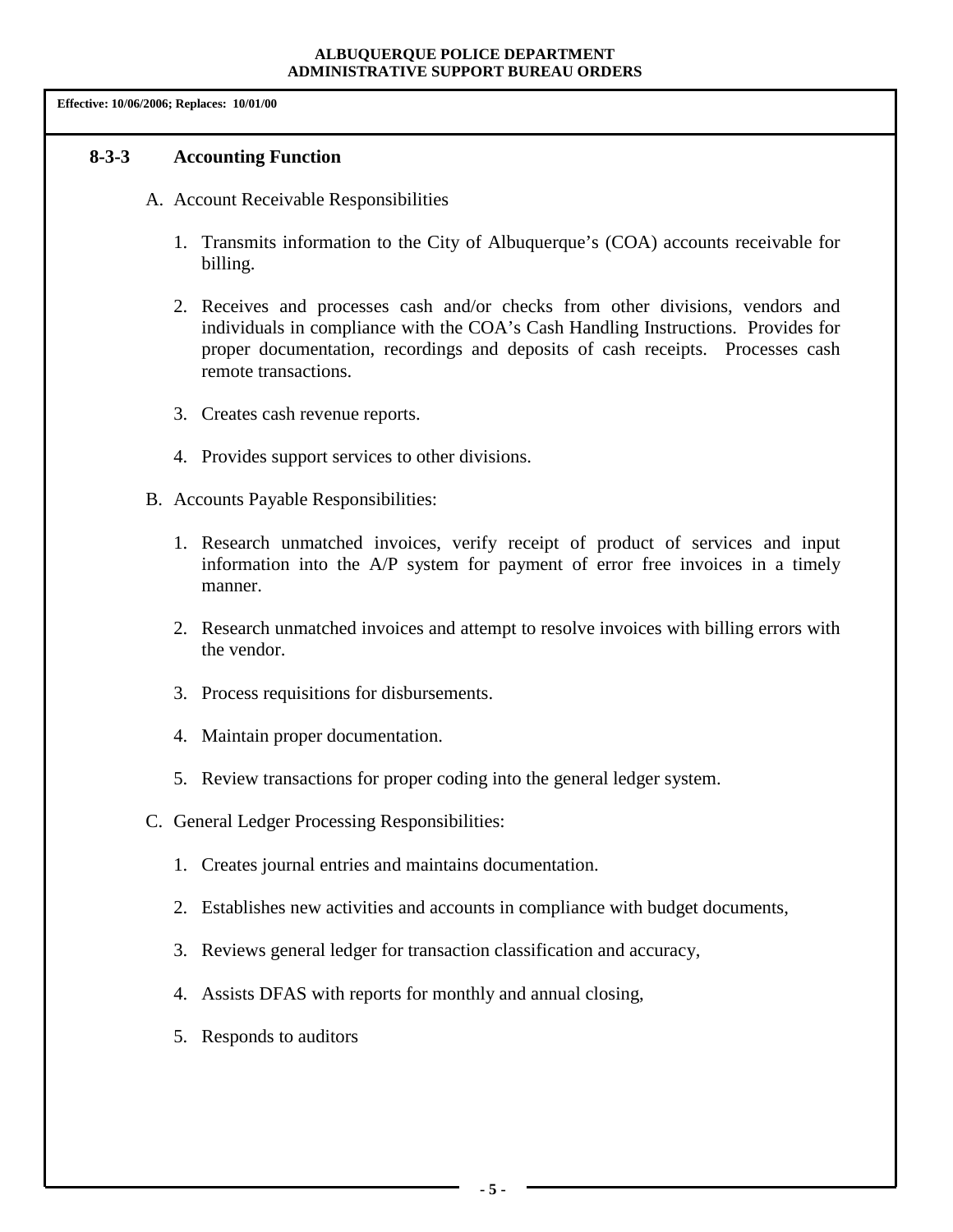- D. Grant Responsibilities:
	- 1. Tracks revenues, expenditures and program compliance for assigned grants.
	- 2. Completes and files applications for assigned grants,
	- 3. Provides support services to other grant administrators.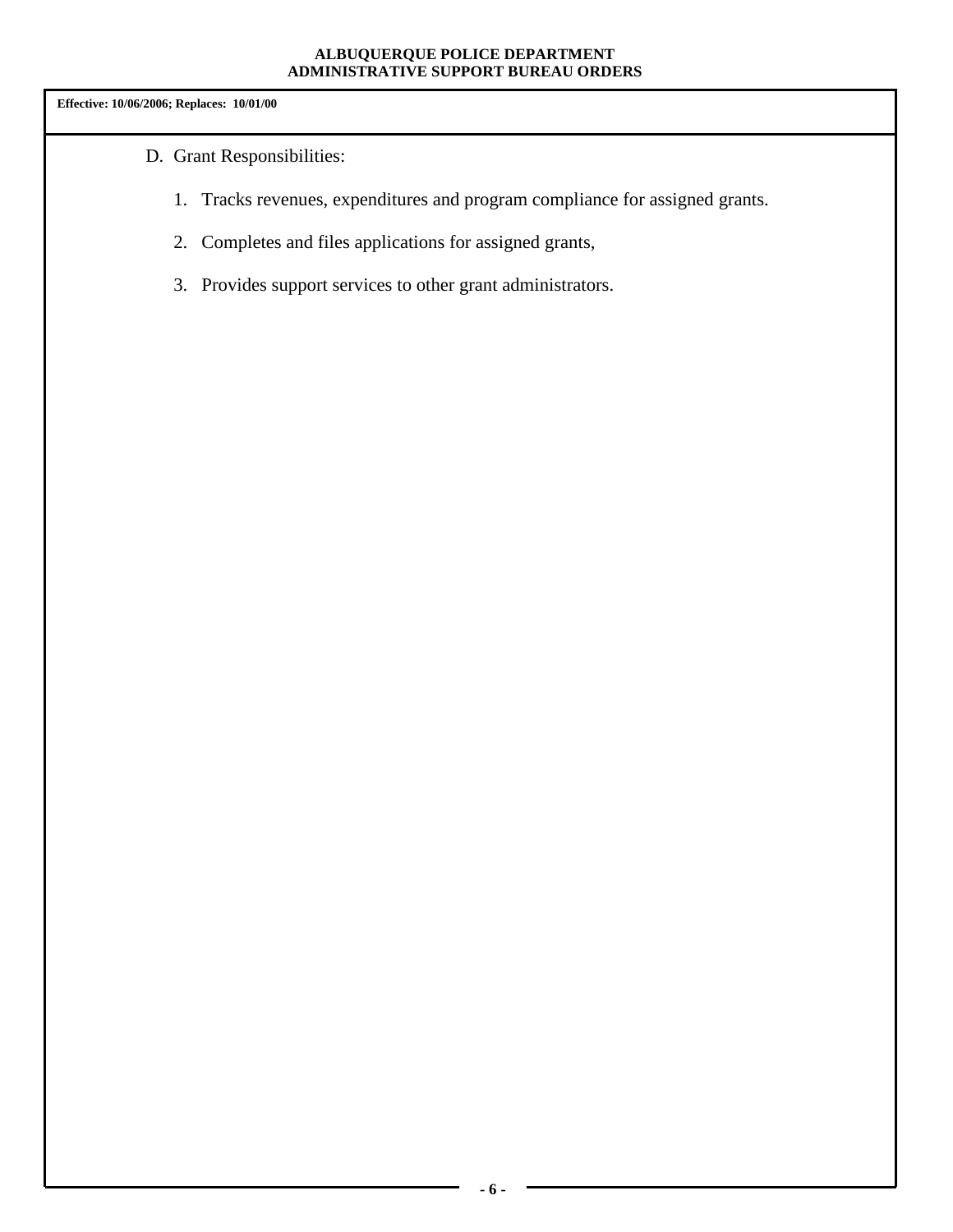**Effective: 10/06/2006; Replaces: 10/01/00**

### **8-3-4 Purchasing Function**

- A. Department policy is to establish provisions for properly administrating the purchase of goods and services in accordance with the Public Purchases Ordinance of the Revised Ordinances of the City of Albuquerque Administrative Instructions as well as other documents and manuals as approved by the City of Albuquerque.
- B. Approves and tracks purchases made through the credit card program as outlined in the City of Albuquerque Purchasing Cards Policies and Procedures manual.
- C. Approves and tracks purchases made through the petty cash systems in accordance with the City of Albuquerque Administrative Instructions.
- D. Prepares purchase requisitions and related documents to be sent to the City purchasing division.
- E. Monitors and tracks unprocessed requisition request in purchasing.
- F. Monitors and tracks outstanding purchase orders and contracts.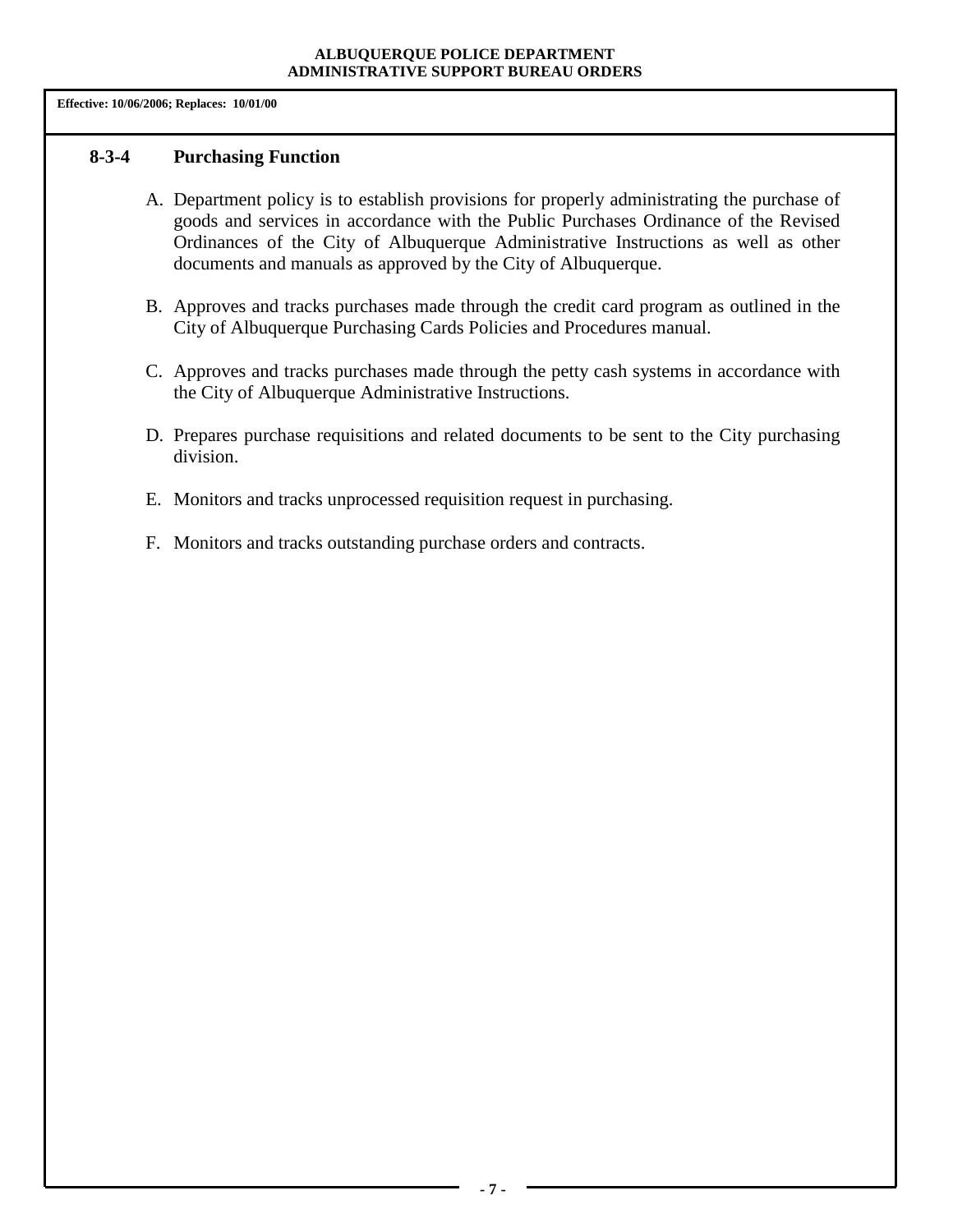## **8-3-5 Travel Management Function**

- A. Department policy is to establish procedures in compliance with regulations as outlined in the City of Albuquerque Travel Regulations.
- B. Creates travel documents.
- C. Monitors travel for compliance with City policy.
- D. Closes out travel documents in a timely manner.
- E. Purchases airline tickets.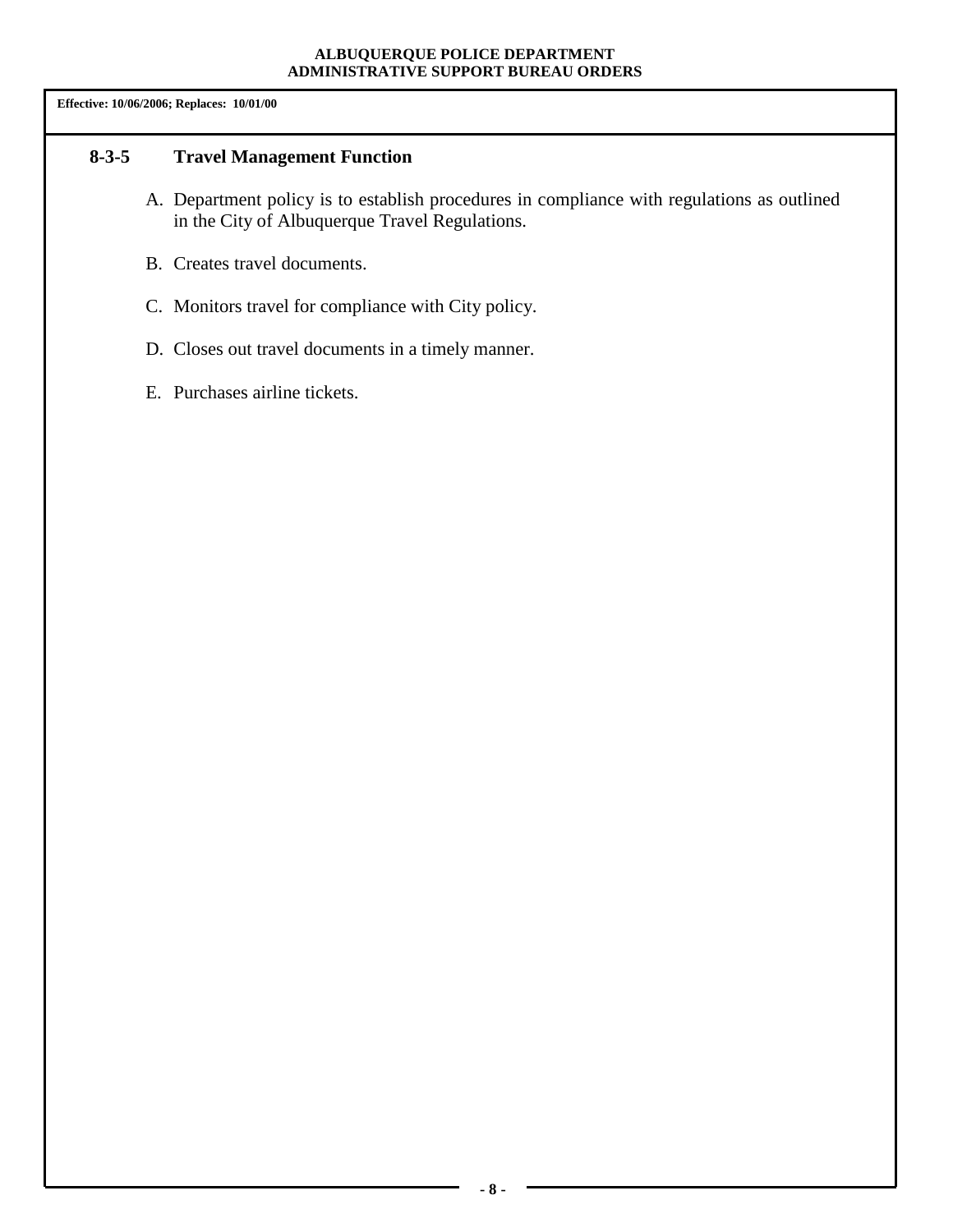#### **8-3-6 Contract Management Function**

- A. Department policy is to establish provisions for properly administrating contracts in accordance with the Public Purchases Ordinance of the Revised Ordinances of the City of Albuquerque, the City of Albuquerque purchasing rules and regulations, the City of Albuquerque Administrative Instructions as well as other documents and manuals as approved by the City of Albuquerque.
- B. Identifies the scope of services needed for each contract and creates the first draft from the City of Albuquerque contract templates.
- C. Works with legal to get approval of contract terms,
- D. Obtains vendor signatures on contracts as well as other documents as required by legal and risk management,
- E. Creates purchasing requisition request documents,
- F. Tracks contracts in process through the system.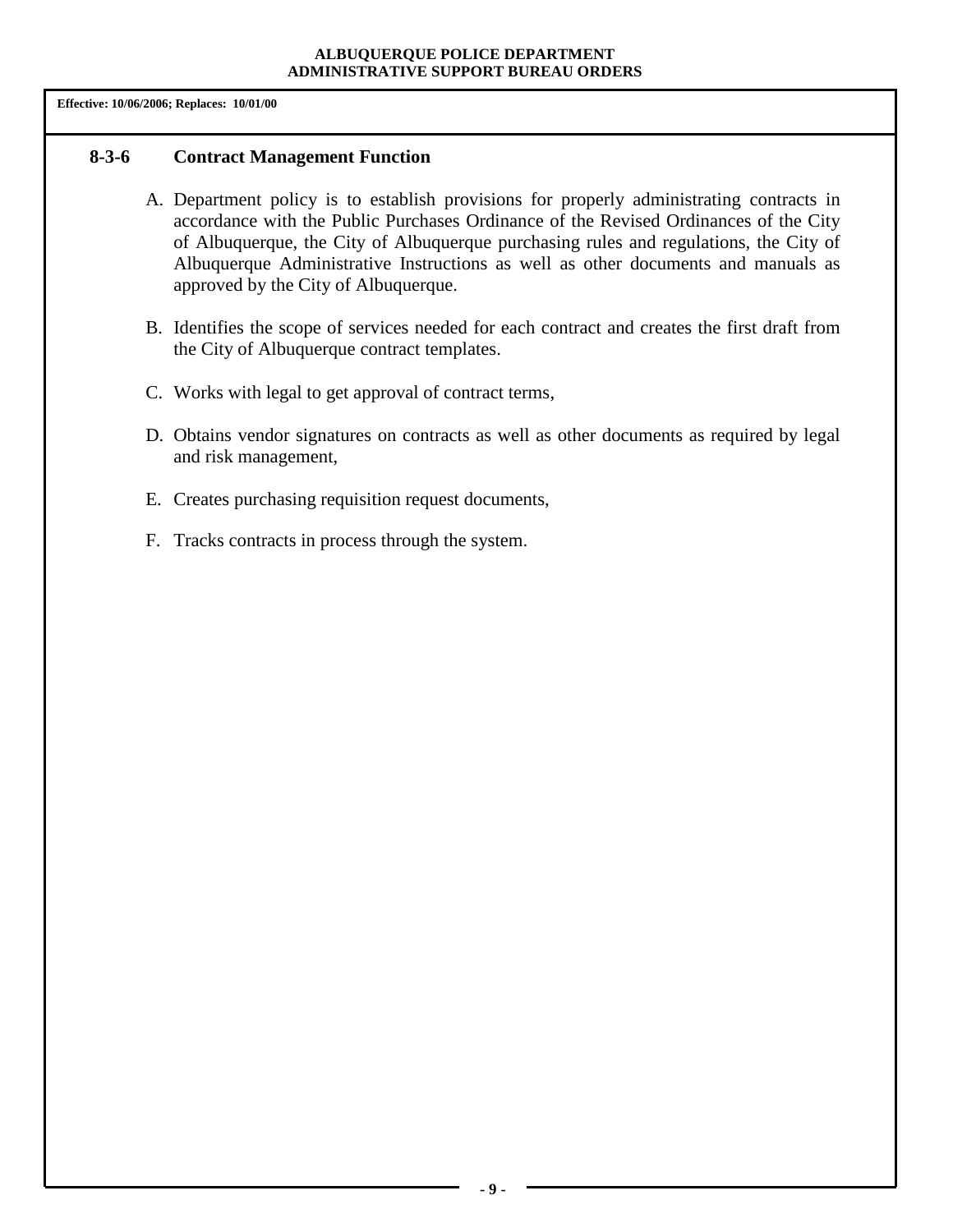**Effective: 10/06/2006; Replaces: 10/01/00**

### **8-3-7 Property Function**

- A. Inventory Responsibilities:
	- 1. Maintains and tracks property issued to both sworn and civilian personnel.
	- 2. Issues consumable supplies to officers as needed.
	- 3. Reconciles and signs off on clearance forms.
	- 4. Maintains and reconciles inventory reports including beginning balance, additions, and usage levels and ending balances of inventory items.
	- 5. Checks shipments for accuracy and creates receiving reports for inventory items.
	- 6. Maintains adequate inventory levels for officer use,
	- 7. Makes recommendations for minimum stocking levels, purchase lot size, vendors and other inventory related projects,
	- 8. Assists with creating specifications for equipment purchased, and
	- 9. Ensures that property is held in a state-of-operational readiness
- B. Fixed Asset Responsibilities:
	- 1. Conducts physical counts of fixed assets
	- 2. Reconciles City fixed asset records with Department fixed asset records
	- 3. Maintains and tracks fixed asset tags
	- 4. Maintain records of fixed asset funding sources
	- 5. Coordinates building maintenance including keys, janitorial services, landscape services and request for services from City building maintenance, and
	- 6. Maintains and tracks lease contracts including maintenance agreements